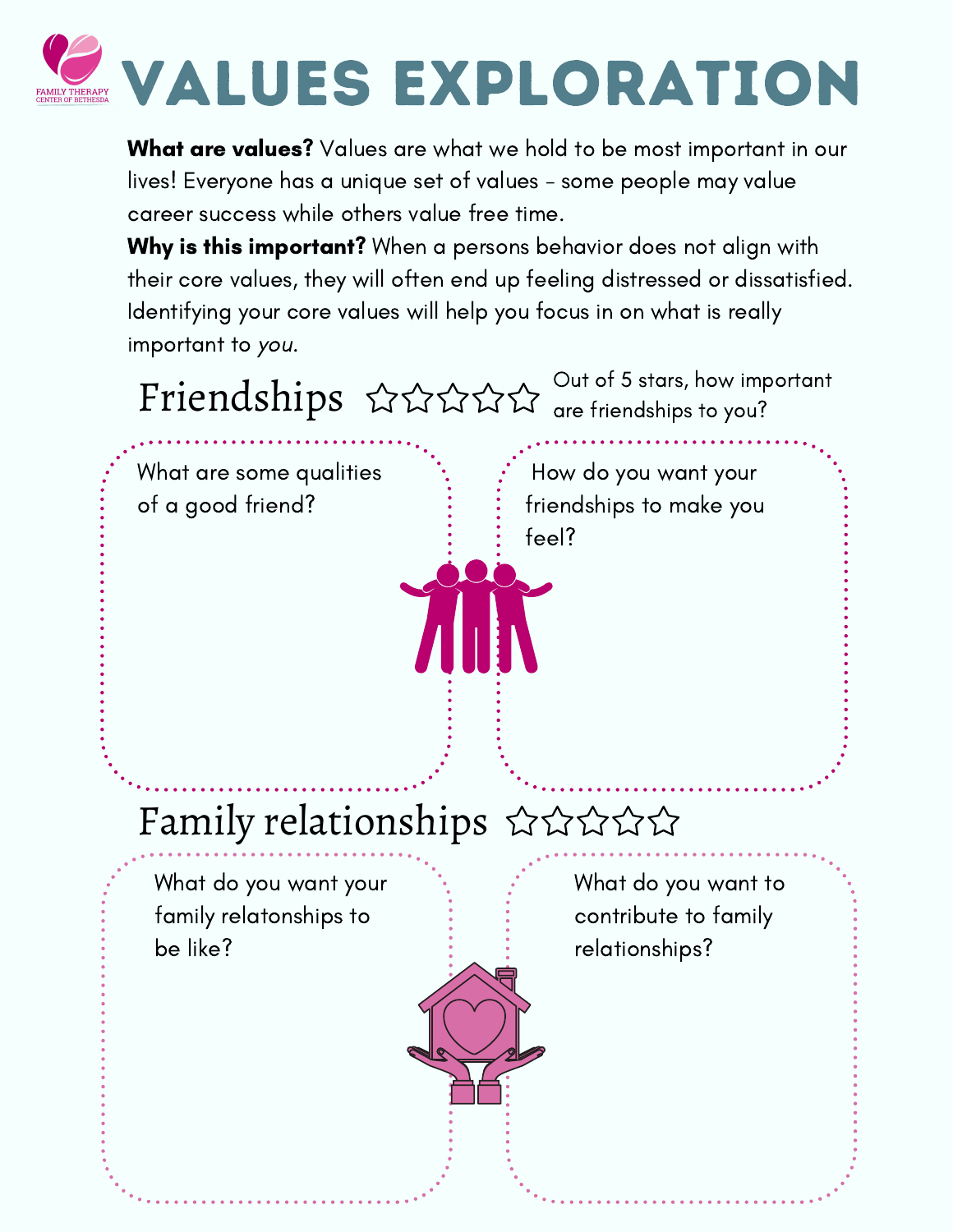Work/School ☆☆☆☆☆



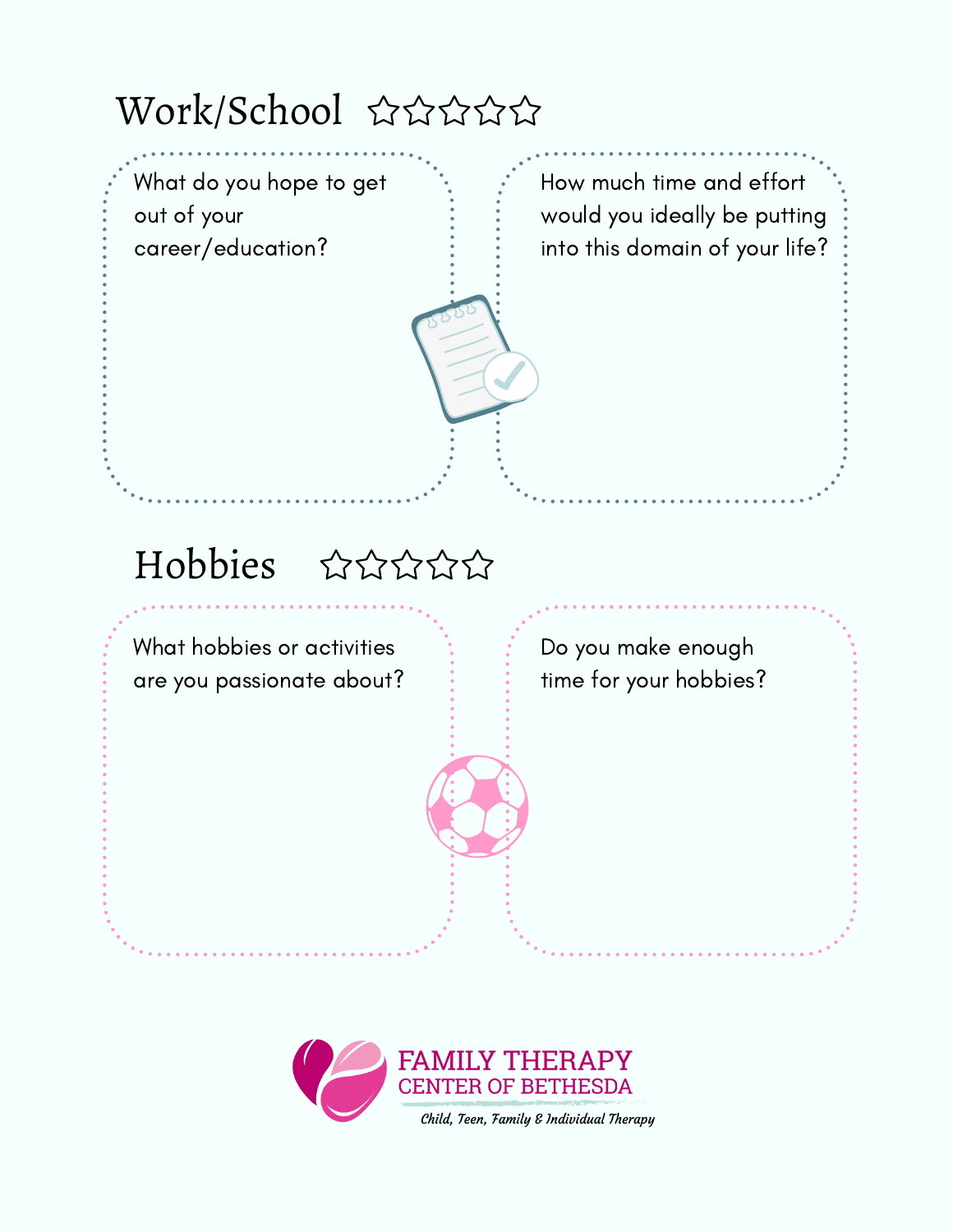